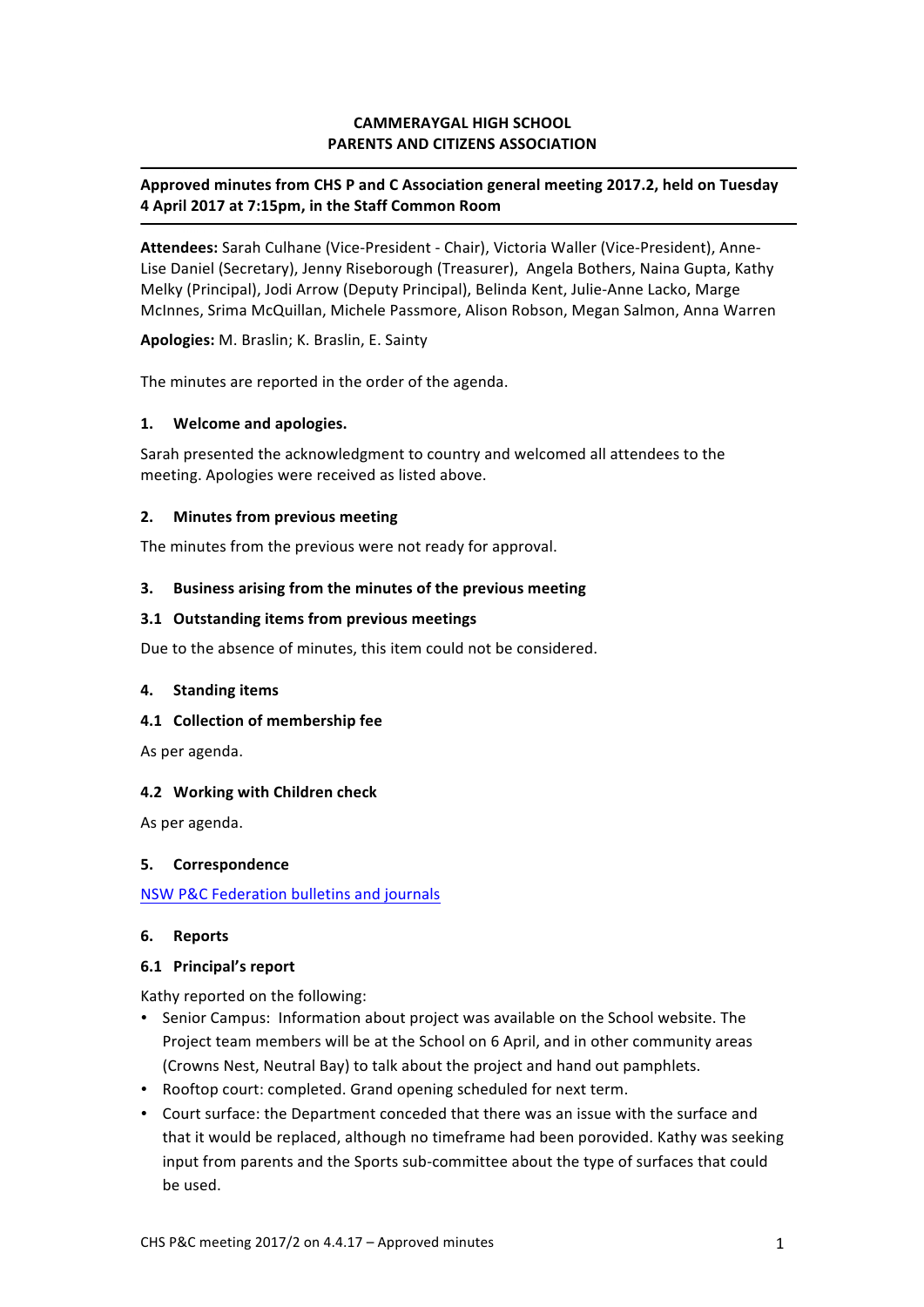- "Shave for a cure" event: \$21,000 (twenty one thousand dollars) have been raised through the School community.
- School captains: call for nominations had been sent and a meeting had been hled with the students who have shown interest in the positions. Each nominee (11) will give a speech at the Leadership Assembly in week 1 of term 2, with the election to be held at the end of that week.
- Submission of school work: a note would be included in the Newsletter to remind Year 9 students (and their parents) that school work must be submitted on time. It is important that students maintain good habits as completion of school was recorded on the ROSA.

## **6.2 President's report**

No report.

## **6.3 Treasurer's report**

As circulated.

Kathy thanked the parents and P&C for the generous donations at the Social Night.

## **7. Governance**

There was no business under this item.

## **8. General business**

## **8.1 Communication Sub-committee**

No report.

# **8.2 Community and Environment Sub-committee**

The Sub-Committee will be seeking input from the parents and students about organisations in the local area where the students could contribute (e.g. Meal on Wheels).

The Sub-Committee was also seeking input from the School about their needs. Kathy advised that the best contact would be Jenny Perry, the Librarian.

Kathy agreed to the suggestion that a notice board be set up in the Library to advertise grants, opportunities, etc. to students, given them the opportunity to express their interest in participating.

## **8.3 Music Sub-committee**

No report.

## **8.4 Social and fund-raising Sub-committee**

A bake sale will be held on 8 April, for Election Day. Parents were invited to provide cakes.

# **8.5 Sports Sub-committee**

Alison reported on the following: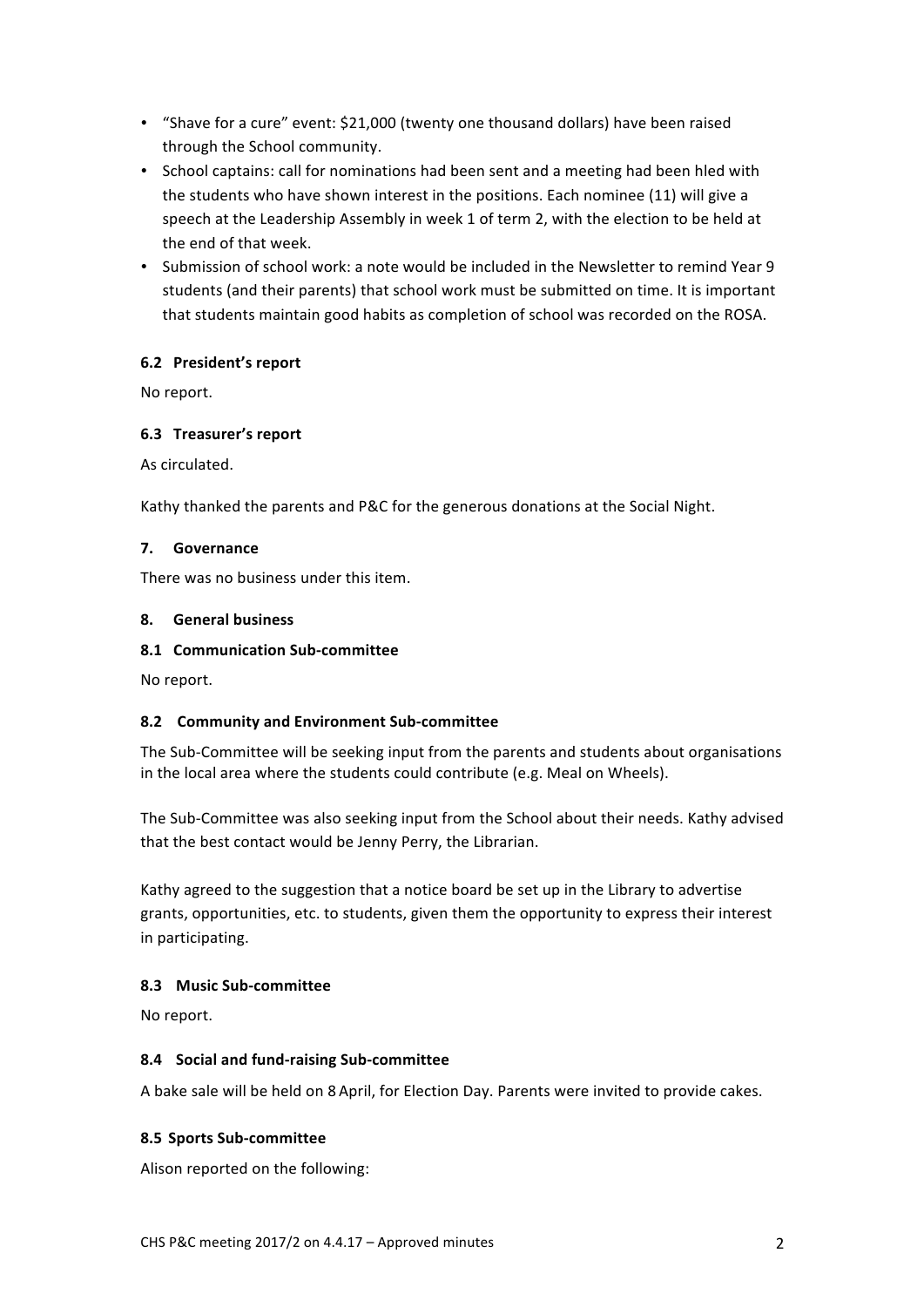- The Netball team played their first game, and won.
- Basketball training will be organised during the school holidays.

## **8.6 Uniform Sub-committee**

No report.

Kathy confirmed that there was no official school raincoat. Students were free to wear any raincoat on the way to and from school, but were expected to take it off at school.

## **8.7 Wellbeing Sub-committee**

The Sub-Committee will organise a survey to collect ideas from the School community about the various activities the P&C should develop/support.

**Action:** All sub-Committee convenors to send a list of questions they would like to be included in the survey. Deadline: before the end of the school holidays.

## **9.** Presentation by school staff

Mary Buchanan presented the school sports program

- CHS is a really sporty school
- Year 9 graded sports: netball, soccer (girls and boys), basketball (girls and boys) are offered this year. The school has negotiated free access to Council's sports fields (Manly, Tunks Park). Hopping to offer volleyball and touch football next year.
- Year 7: netball, touch football and soccer are offered.
- New sports in winter season: fencing and archery. Looking at sailing, paddle boarding, etc. for summer.
- Sports carnivals: cross-country in first week of term 2. Athletics in week 4 of term 2.
- Gifted and talented students sports program: the aim of the program would be to identify students who achieve in sports outside the school and offer a mentoring program at school including information n about nutrition, sport psychology etc.

Pip Hicks presented the school's wellbeing program

- Pip is now the Wellbeing coordinator, Learning Support and Year 7 Coordinator
- School Wellbeing framework is being drafted, based on the Department of **Education Wellbeing Framework**
- The Wellbeing program is distinct from the school welfare program. The later deals with individual issues as they arise, while the former is a pro-active approach designed to prevent issues.
- The program will take a whole school approach to wellbeing as well as target particular groups of students.
- Pip sought feedback about activities that could be organised in collaboration with the parents and it was agreed that she would meet with the Wellbeing subcommittee to discuss.

## **10. Other business**

Duke of Edinburgh program

*There being no other business, the meeting closed at 7:40pm.*